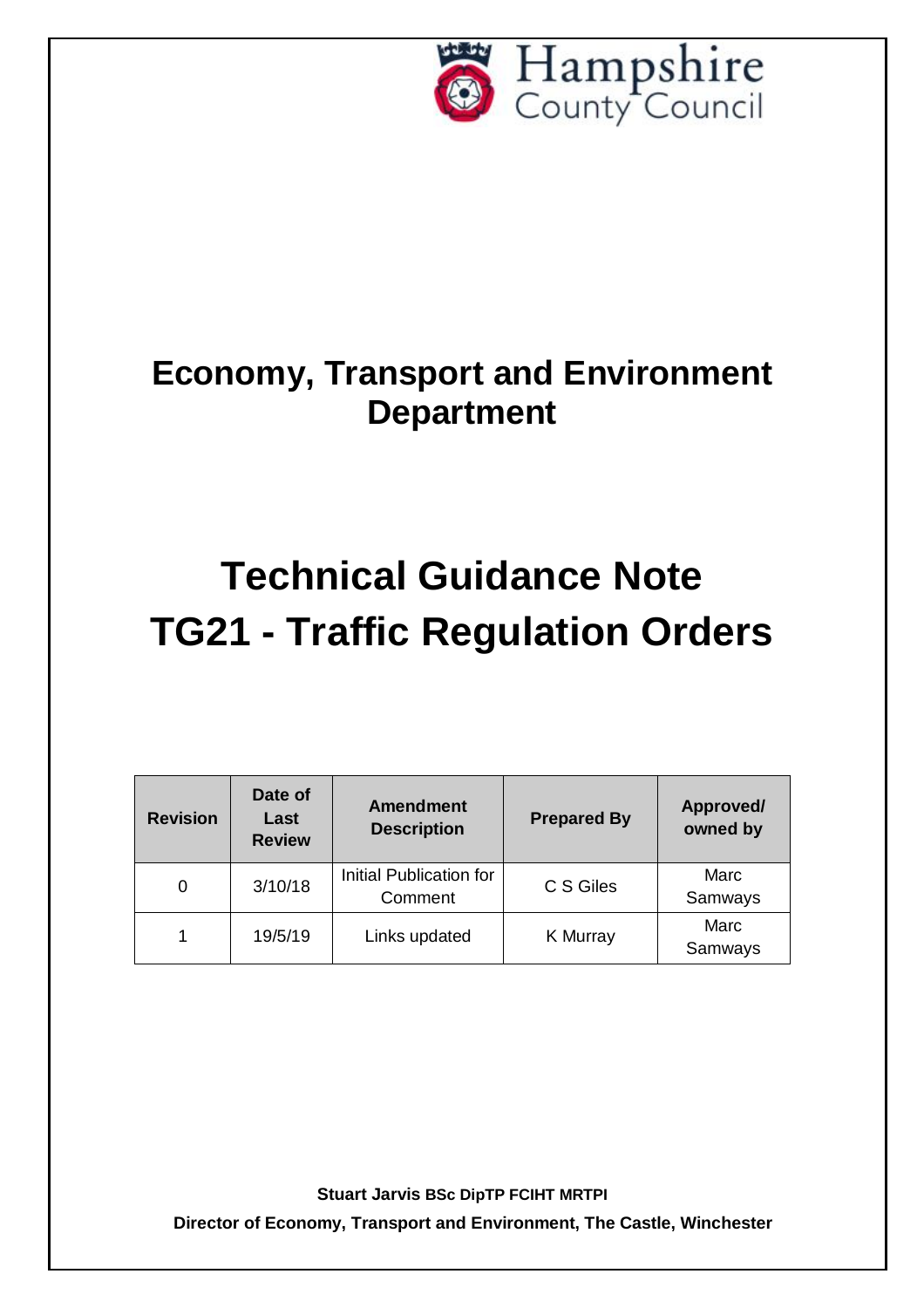

### **CONTENTS**

| 1.   |                                                          |  |
|------|----------------------------------------------------------|--|
| 2.   |                                                          |  |
| 2.1. |                                                          |  |
| 2.2. |                                                          |  |
| 2.3. |                                                          |  |
| 2.4. |                                                          |  |
|      |                                                          |  |
| 3.1. |                                                          |  |
| 3.2. |                                                          |  |
| 3.3. |                                                          |  |
| 3.4. |                                                          |  |
| 3.5. |                                                          |  |
|      |                                                          |  |
| 4.1. |                                                          |  |
| 4.2. |                                                          |  |
|      | 5. Construction or Implementation of Works  12           |  |
| 5.1. |                                                          |  |
| 5.2. |                                                          |  |
| 6.   |                                                          |  |
|      | Appendix 1 - Sample Traffic Regulation Order Schedule 14 |  |
|      | Appendix 2 – Sample Traffic Regulation Order Drawing  15 |  |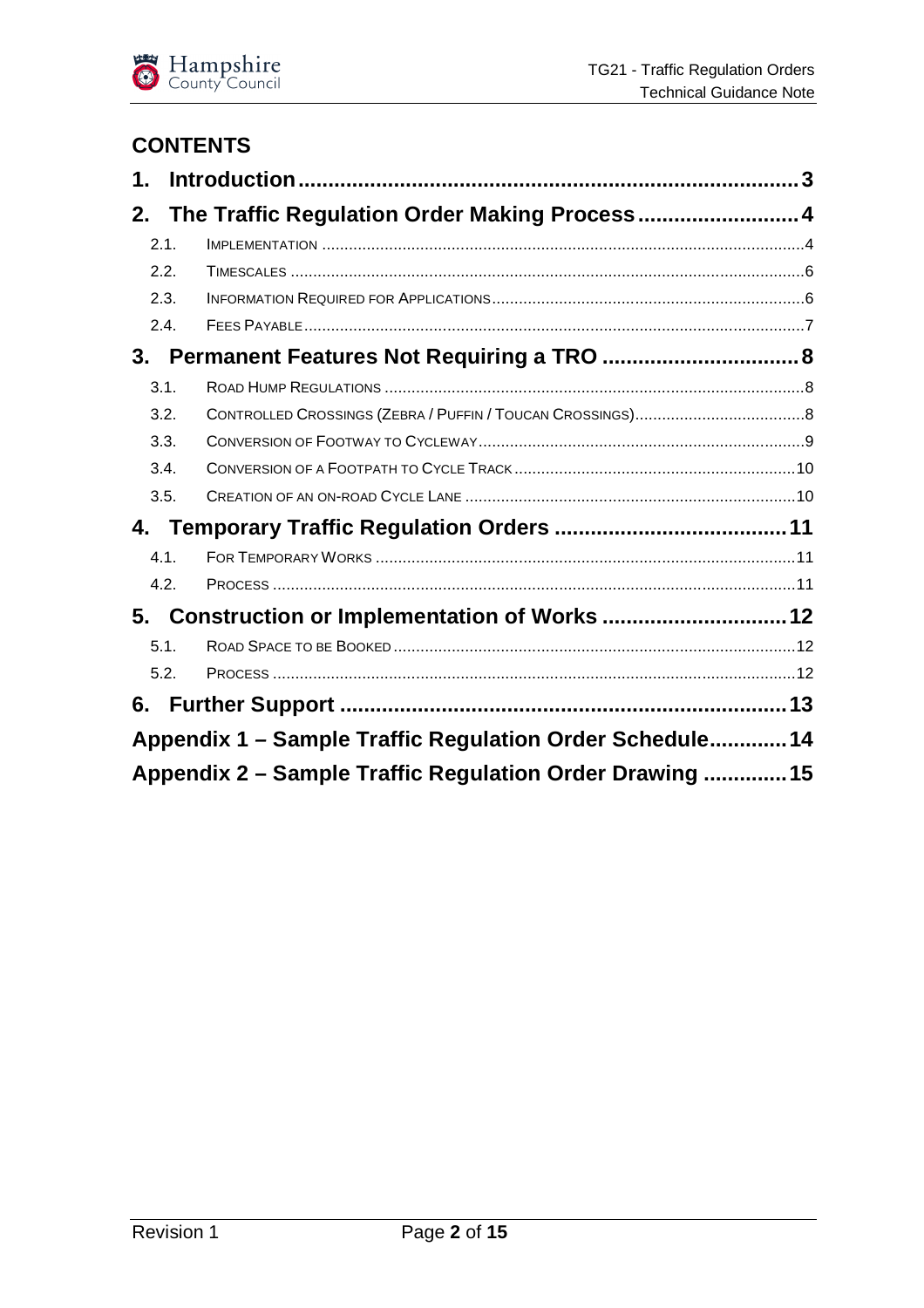## **1. Introduction**

- 1.1 This guidance note sits within the policy background of the Traffic Management Policy as set out on the web page Making Roads Safer and detailed within the Traffic Management Policy & Guidance.
- 1.2 TG21 aims to assist Developers, Consultants, Hampshire County Council (HCC) Designers & Project Managers in applying for permanent Traffic Regulation Orders (TRO) that are necessary as part of Highway Works schemes by outlining a clear process to be followed in applying for an Order. It also aims to make everyone aware of the Statutory processes, indicative timescales and fees likely to be involved.
- 1.3 A Traffic Regulation Order is a legal instrument by which Highway Authorities control the use of the highway. TROs are made under the provisions of the Road Traffic Regulation Act 1984 and are designed to regulate, restrict or prohibit the use of a highway, or any part of the width of a highway, by vehicular or non-vehicular traffic.
- 1.4 TROs are commonly progressed for the following;
	- Waiting / parking restrictions
	- **Speed Limit alterations**
	- Restricted turns at junctions
	- Prohibition of driving
	- Weight / width and height restrictions
- 1.5 Some permanent features do not require a TRO but a similar consultation and approval process is required. Refer to Section 3.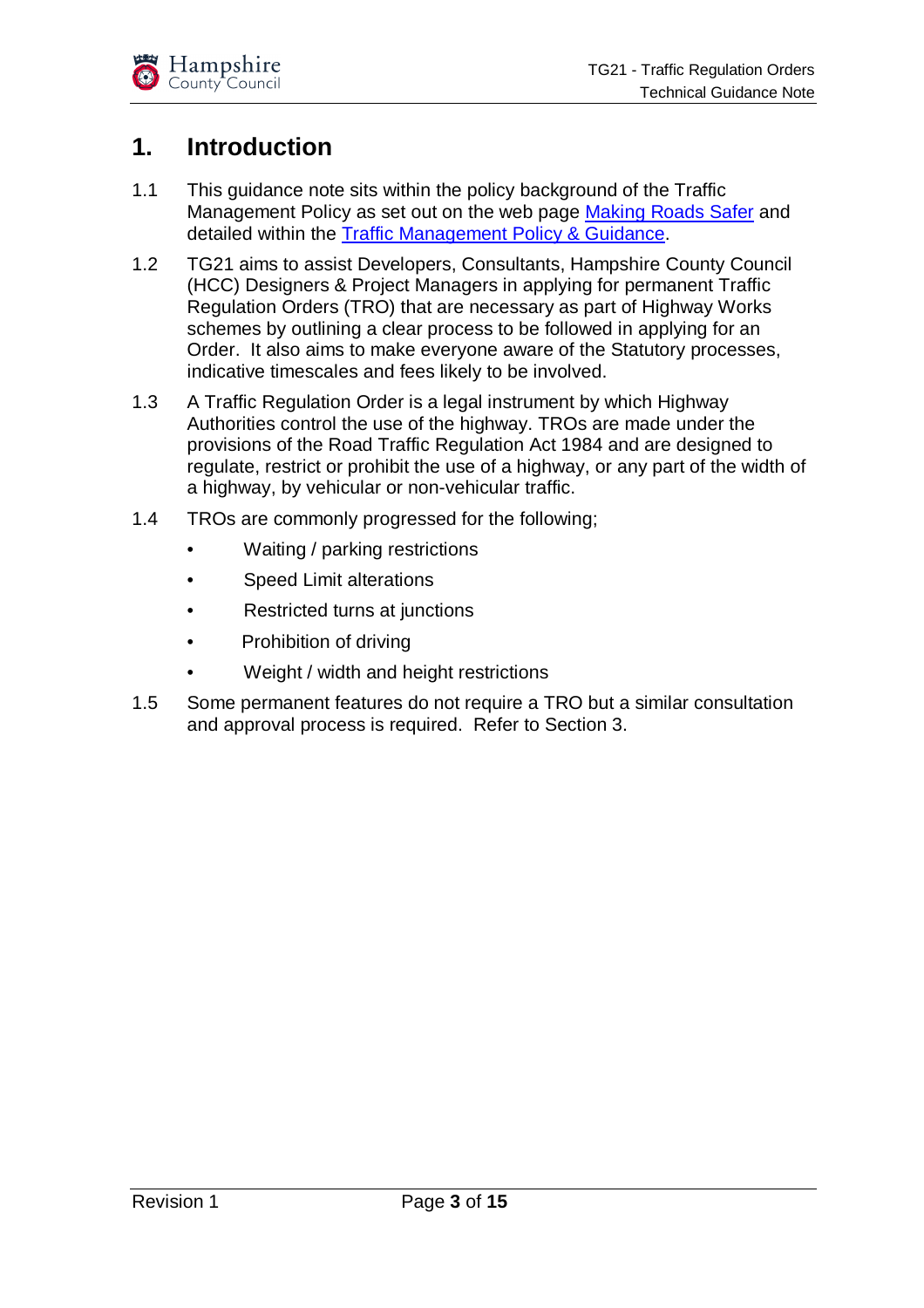

## **2. The Traffic Regulation Order Making Process**

#### **2.1. Implementation**

- 2.1.1 Implementing a TRO requires a statutory procedure to be followed. This includes:
	- a. **Consultation** Following the completion of the design, consultation must be undertaken. This will require obtaining the views of the appropriate County Councillor and District / Parish Councils (where appropriate), the Police and the Emergency Services. The proposal may be amended following consultation.
	- b. **Advertisement** This includes the publishing of at least one Notice in the local press. The County Council will usually display notices in any roads that are affected and, if it is deemed appropriate, may deliver Notices to premises likely to be affected. For at least 21 days from the start of the statutory notice period the proposal can be viewed at the appropriate District or Borough Council office, the County Council's main reception in Winchester and at the local library, during normal office hours. Details of the proposals will also be available to view on-line.
	- c. The Notices invite the public to comment on the proposals which must be made in writing to the address specified in the Notice during this period. Substantial objections and contentious issues are reported to and considered by either the Director of Economy, Transport and Environment or the Executive Member for Environment and Transport. When considering the objections, it must be decided whether to (a) allow the proposal to proceed as advertised, (b) modify the proposal, or (c) abandon it.
	- d. A slightly different process for considering objections may be undertaken by a District or Borough Council if it is progressing the TRO on the County Council's behalf.
	- e. **Making the Order** Once approved, and an implementation date agreed (the installation of signs/line or other associated site works should be co-ordinated with the date the Order comes into force) the TRO can be formally sealed providing all standing objections have been considered. Should substantial changes to the TRO be required following consultation, this may necessitate a new advertisement process. This procedure can take many months to complete and the advertising and legal fees may be substantial.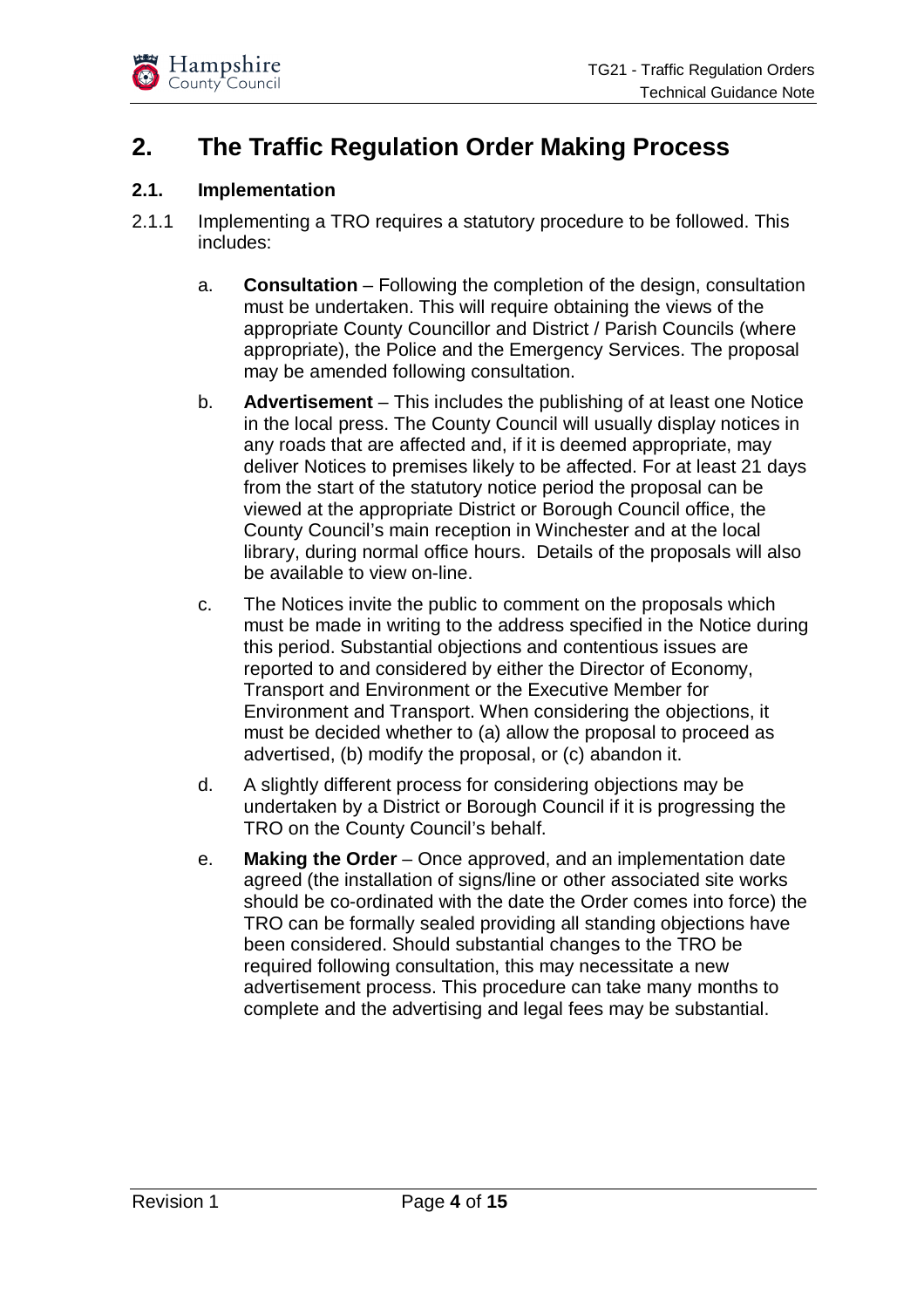



**Figure 1: TRO Process Flowchart**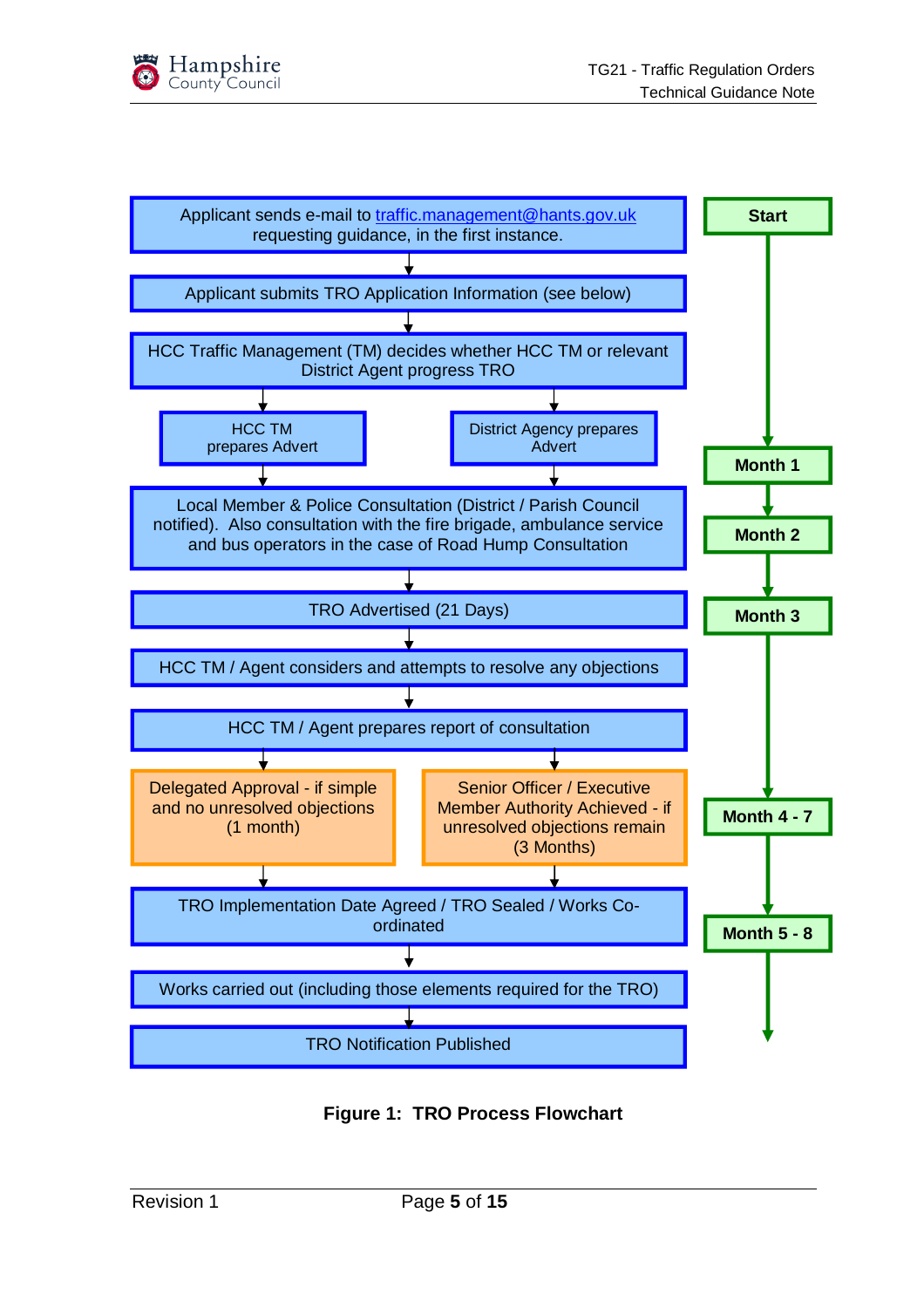#### **2.2. Timescales**

- 2.2.1 It is difficult to provide an accurate timescale for the making of a TRO because each Order will be different, and the timescales are inevitably connected to the number and nature of objections received to each proposed TRO. The ability to progress a TRO application swiftly will also be governed by current workloads. The flowchart in Figure 1 provides an indicative timescale.
- 2.2.2 In general terms, and where a TRO is relatively simple and attracts few (if any) objections, the process should normally take approximately 6 months.
- 2.2.3 If the proposals are more complicated, and particularly where the proposed TRO attracts significant objections, the process may take significantly longer, and may also be governed by Committee decision timescales.
- 2.2.4 It should be noted that the construction of schemes within the highway which are reliant upon new permanent Traffic Regulation Orders will not be permitted to commence until the Traffic Management team have risk assessed whether the Order is likely to be viable. If the Order application is likely to be complicated then construction of the highway scheme will not be permitted to start until the Order has been approved.



**Construction of schemes within the highway which are reliant upon new permanent Traffic Regulation Orders may not be permitted to start on site until the relevant Order(s) have been 'approved'**

- 2.2.5 Once an Order has been advertised and approved, it must become operational (ie any associated signing and road markings must be in place) within 2 years of the Order being advertised.
- 2.2.6 Consultants, Developers, and HCC Designers & Project Managers shall ensure that these timescales are incorporated into the project programme **at an early stage**.

#### **2.3. Information Required for Applications**

2.3.1 To process a TRO application, the County Council will need to be provided with adequate information to complete the advertisement. Each TRO will require different information, but the following schedule provides guidance on information requirements.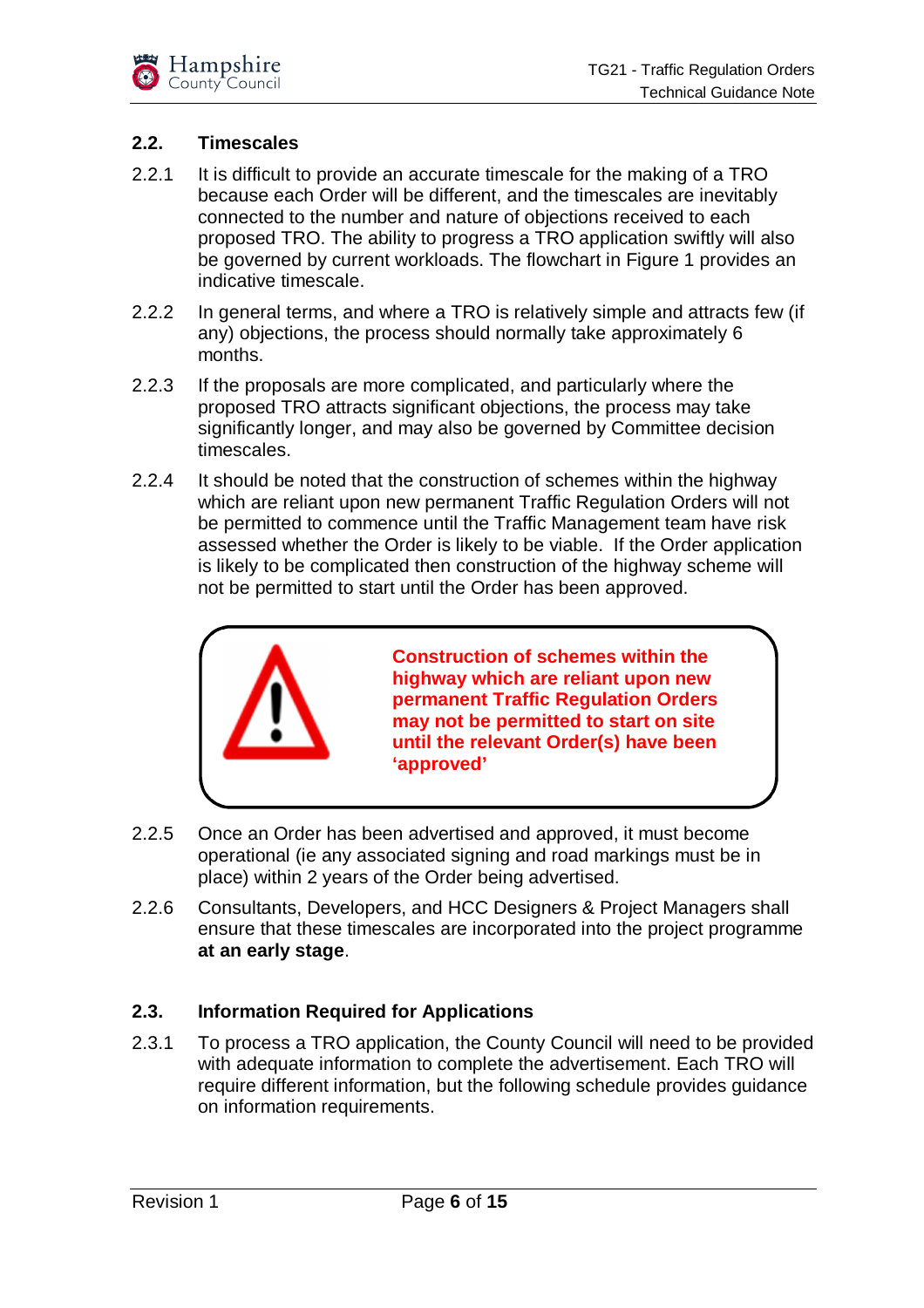

- Scheme drawing showing full scheme of highway works, and clearly identifying the Order sought (including relevant details)
- Clear Traffic Regulation Order Location Plan
- Draft Order Schedule (text format)
- Relevant supporting data (Speed data / accident reports etc)
- 2.3.2 To minimise the risk of changes being needed to the TRO, the TRO application should normally only be made following receipt of Preliminary Design Approval. Should the application be made in advance of preliminary approval, there is a risk that the highway works will change, which may affect the legality of the TRO.
- 2.3.3 Examples of the level of detail required for the scheme plans and the TRO Schedule are provided in **Appendices 1 and 2.**

#### **2.4. Fees Payable**

- 2.4.1 Any Developer applying for a TRO will need to ensure that the full costs to the County Council (or its Agents) are paid. Costs for the progression of the TRO constitute Officer time in preparing and progressing the advert, trying to resolve any objections and preparing the report for approval. In addition, there are costs associated with the advertising of the Order in the local press and legal fees.
- 2.4.2 A fixed fee is chargeable for each permanent TRO to be progressed. Please contact [traffic.management@hants.gov.uk](mailto:traffic.management@hants.gov.uk) for the current fee. The fee excludes any works costs, and is payable to the County Council at the point of an accepted application. For Developer led schemes, processing of any Order will not start until the Developer has provided a written undertaking that they will fund the TRO and have issued HCC with a purchase order and/or relevant contact details for invoicing purposes.
- 2.4.3 Where a Developer or Consultant submits an application in advance of design approval being granted, the Developer / Consultant shall acknowledge the risk that if the scheme details change this may impact on the legality of the TRO. Should a further TRO be required as a result of scheme changes the Applicant will be responsible for paying the full costs incurred to the County Council.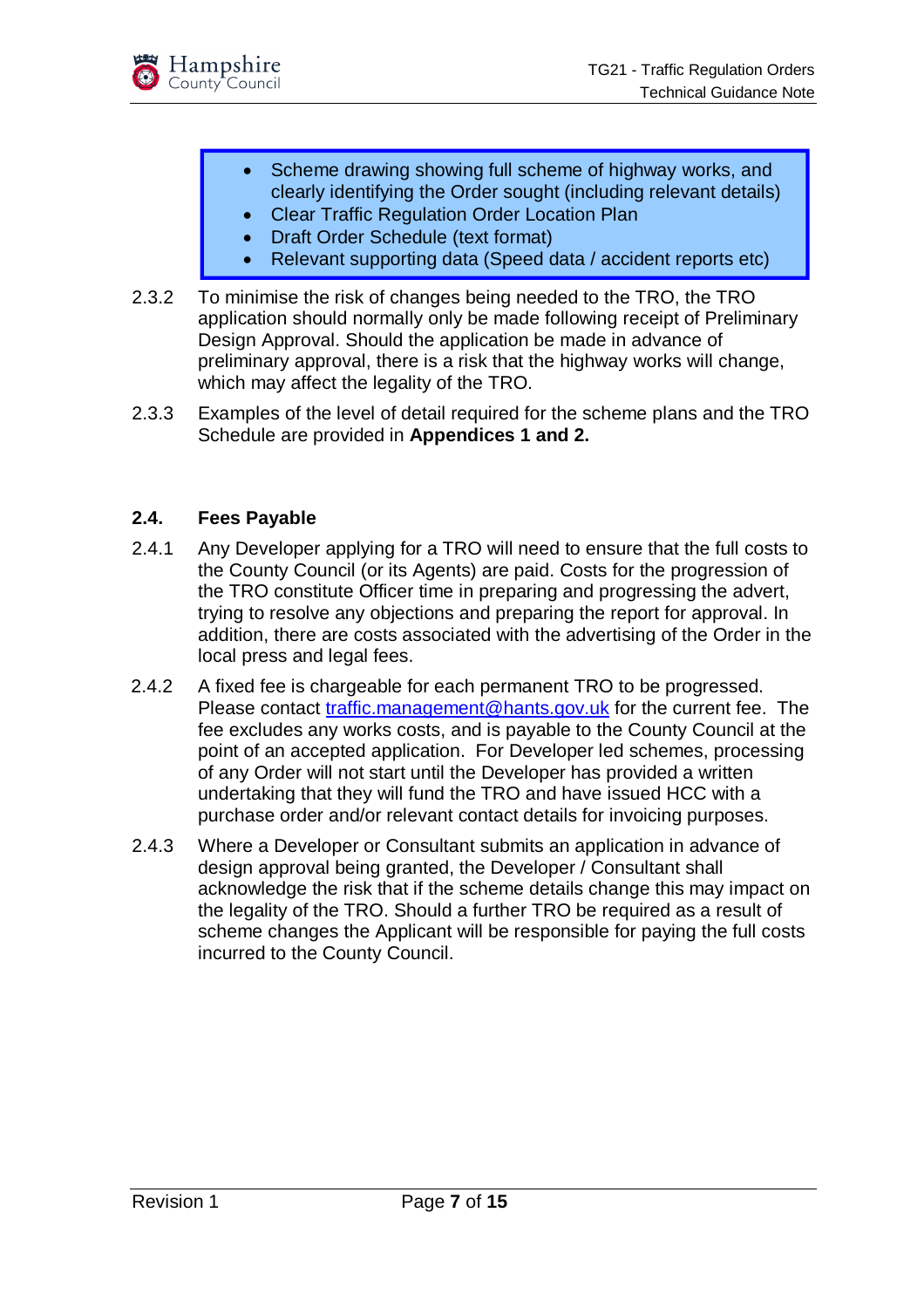

## **3. Permanent Features Not Requiring a TRO**

#### **3.1. Road Hump Regulations**

- 3.1.1 The Road Hump Regulations apply when a scheme proposes the construction, under the Highways Act 1980, of any vertical feature within the highway in excess of 25mm in height (when considered in relation to the gradient of the road) up to a maximum of 100mm. Whilst not requiring the making of a formal TRO, a similar process must be followed as set out above. The County Council will carry out the same steps as set out in Figure 1 in relation to any application under the Road Hump Regulations, and the works will only be allowed to be constructed once approval is granted either by the Director of Economy, Transport and Environment or the Executive Member for Environment and Transport or by a Senior Officer under Delegated Authority.
- 3.1.2 Please note that HCC only accept cushions and road humps under the strict criteria set out in Technical Guidance Note TG11 – Traffic Calming ([https://www.hants.gov.uk/transport/developers/technical-guidance\).](https://www.hants.gov.uk/transport/developers/technical-guidance).) Vertical traffic calming will not be accepted on any Priority 1 salt route.
- 3.1.3 The Applicant will be required to pay the full costs incurred by the County Council in progressing the application, including the costs of both Officer time in progressing the advert and dealing with objections, as well as the advertising costs incurred.

#### **3.2. Controlled Crossings (Zebra / Puffin / Toucan Crossings)**

- 3.2.1 Whilst controlled crossings do not require the making of a formal Order, the Road Traffic Regulation Act 1984 requires that before establishing, altering or removing a crossing, a local authority shall consult with the police authority and display a notice at the site informing the public of the proposals.
- 3.2.2 In such cases the County Council will prepare and place a notice on site for a period of 28 days. In the case of Section 278 schemes this shall not allow formal objections to the principle of a crossing to be made. It will allow practical design issues to be raised and where appropriate amendments to be included in the crossing design. For Hampshire County Council schemes the notice process shall allow formal objections to be raised. In both cases where any objections raised from the public can not be resolved within the design, they shall be reported either to the Director of Economy, Transport and Environment or the Executive Member for Environment and Transport for their consideration. For Section 278 schemes the preliminary design approval for a controlled crossing cannot be given until this notice period has been completed, and any objections have been resolved or where they can not be resolved agreed to by the Director or Executive Member.
- 3.2.3 The Consultant / Developer will be responsible for providing an Autocad drawing file of the crossing to allow the County Council to produce a public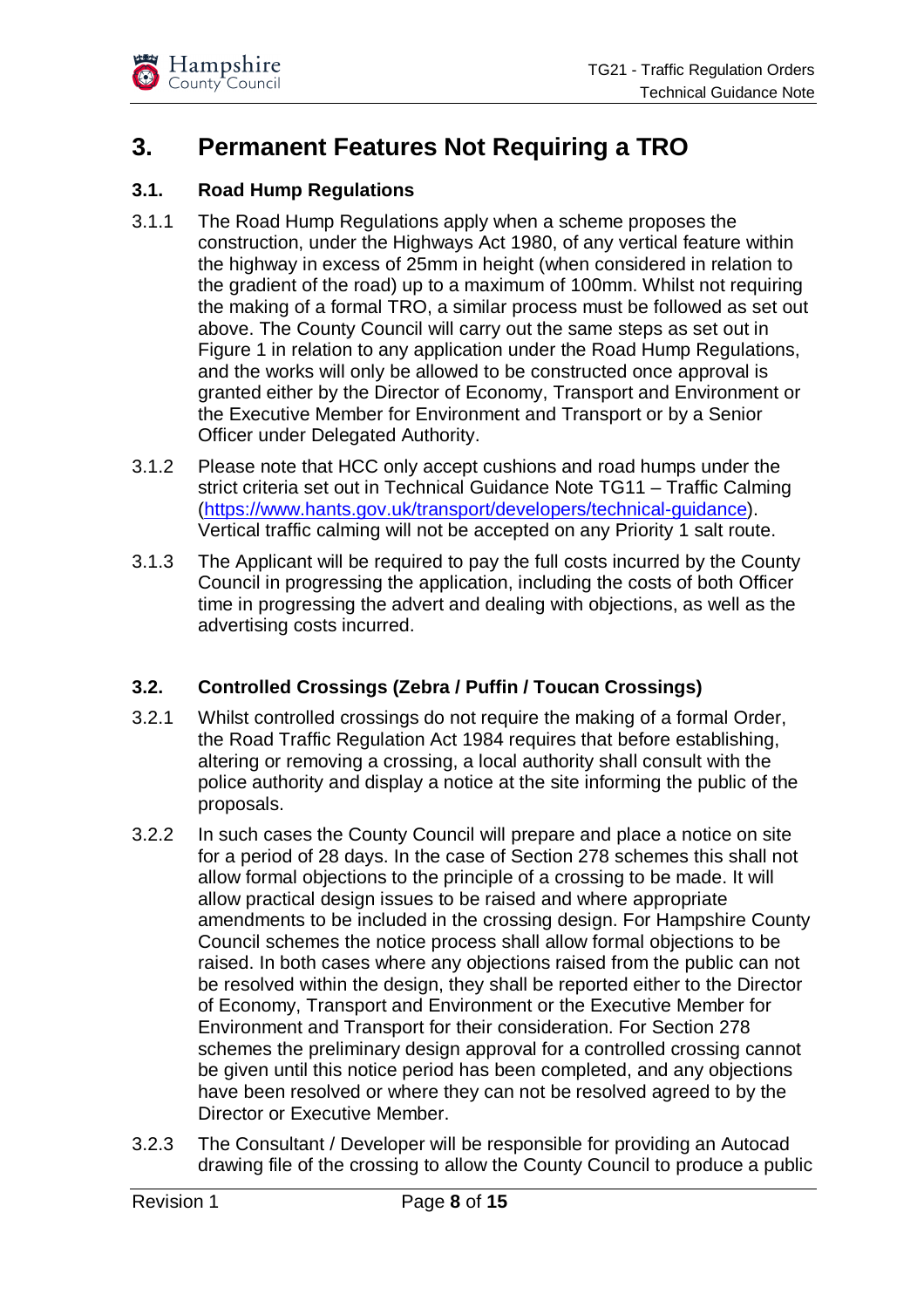notice. The Developer will also be responsible for the payment of any costs to the County Council of carrying out these requirements where a crossing is installed as part of the works.

3.2.4 Please note that HCC only accept new controlled crossing once the strict criteria set out in Technical Guidance Note TG4 – Intelligent Transport Systems are met ([https://www.hants.gov.uk/transport/developers/technical-guidance\).](https://www.hants.gov.uk/transport/developers/technical-guidance).) See also TG4 for further information on the public notice procedure for pedestrian controlled crossings.

#### **3.3. Conversion of Footway to Cycleway**

- 3.3.1. A footway is a pedestrian facility within the boundaries of a highway usually adjacent to the carriageway. As such it can only be used by pedestrians.
- 3.3.2. To convert all, or part of a footway into a cycleway (ie a shared or segregated cycleway) will involve the Highway Authority 'removing' the footway under Section 66 (4) of the Highways Act 1980 and then 'constructing' a new cycle track under Section 65 (1).
- 3.3.3. The process need not necessarily involve physical construction work, but there needs to be clear evidence that the local Highway Authority has exercised its powers.
- 3.3.4. There is no need to make an accompanying TRO, as driving or parking a vehicle on a cycle track (as defined in the Act) is an offence under Section 21 of the Road Traffic Act 1988.
- 3.3.5. For HCC-led schemes, this is normally undertaken as part of the scheme Project Appraisal Report provided that suitable consultation with the public regarding the scheme proposals (including the provision of the cycleway) has been undertaken.
- 3.3.6. For Developer-led schemes with planning permission, Traffic Management will draft a decision report for approval by the Delegated Officer provided that the planning application process has fully detailed the proposed cycleway.
- 3.3.7. For Developer-led schemes where the proposed cycleway has not been consulted publicly (eg through the planning permission process), then the Traffic Management team arrange for a notice to be displayed notifying the public of the 3 week consultation period similar to the TRO process detailed in Section 2.
- 3.3.8. The Developer is responsible for providing the Traffic Management team with suitable plans detailing the proposals to enable any notice and decision report to be prepared. All fees incurred by Traffic Management during processing of such conversions will be recharged to the Developer.
- 3.3.9. See also Technical Guidance Note TG10 Footways / Cycleways / Shared Surfaces.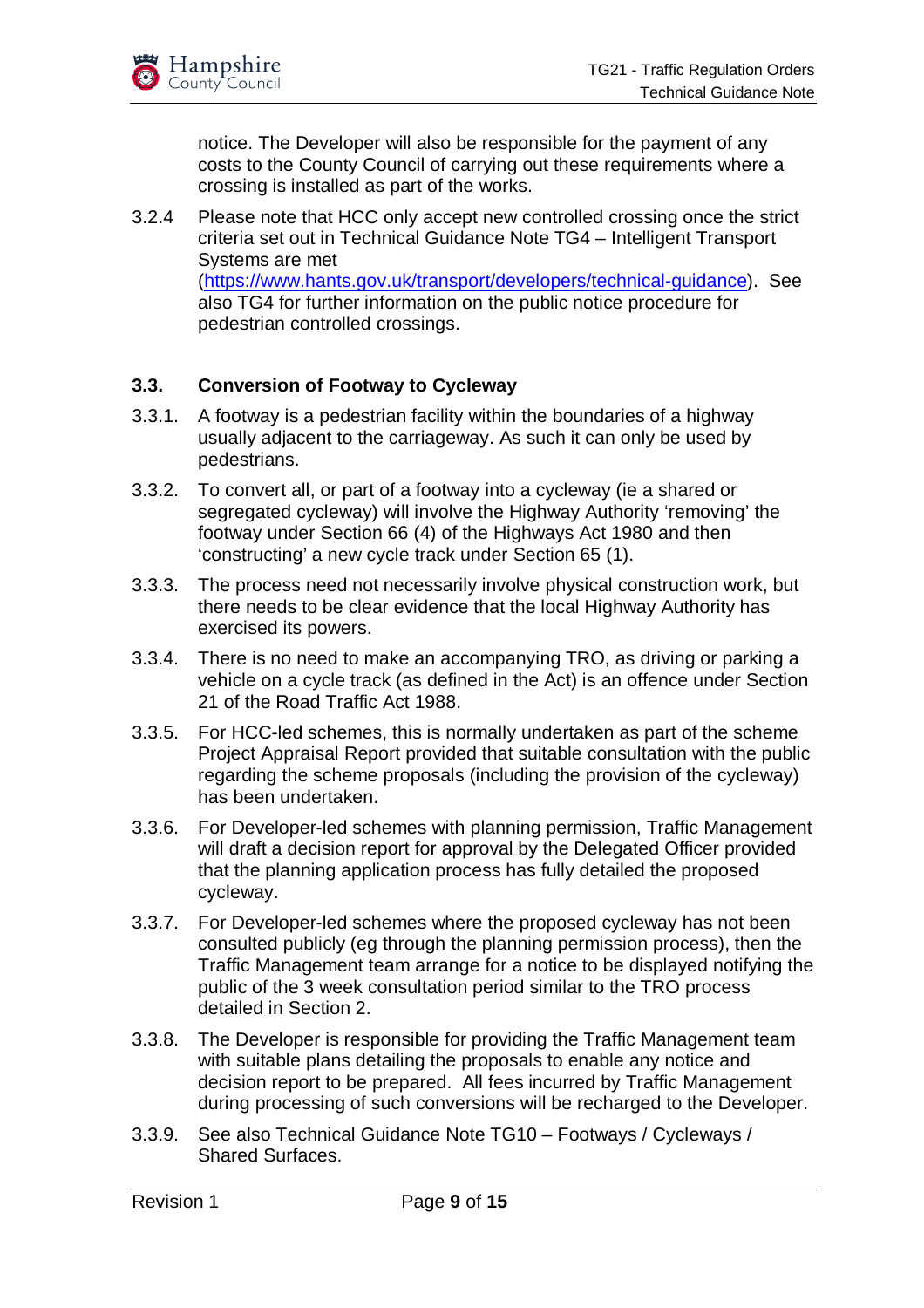

#### **3.4. Conversion of a Footpath to Cycle Track**

- 3.4.1. A footpath is a public right of way and isn't normally within the highway boundary.
- 3.4.2. In order to convert all or part of a public footpath to a cycle track, a Cycle Tracks Order must be made under Section 3 of the Cycle Tracks Act 1984 and the Cycle Tracks Regulations 1984.
- 3.4.3 If the footpath crosses agricultural land, the consent of the landowner is required. If no consent is given then an application cannot be made. If the necessary consent is obtained and after having undertaken the required consultation process there are no objections, or the objections are withdrawn, the Order can be confirmed by the local highway authority.
- 3.4.4. However, if there are objections which are not withdrawn, the Cycle Tracks Order has to be confirmed by the Secretary of State, after a public local inquiry.

#### **3.5. Creation of an on-road Cycle Lane**

- 3.5.1. A mandatory on-road cycle lane only requires a Traffic Regulation Order to prohibit other vehicles from using the designated part of the carriageway where the cycle lane is contraflow. With-flow mandatory cycle lanes don't require a Traffic Regulation Order.
- 3.5.2. Advisory on-road cycle lanes do not require an Order to be made.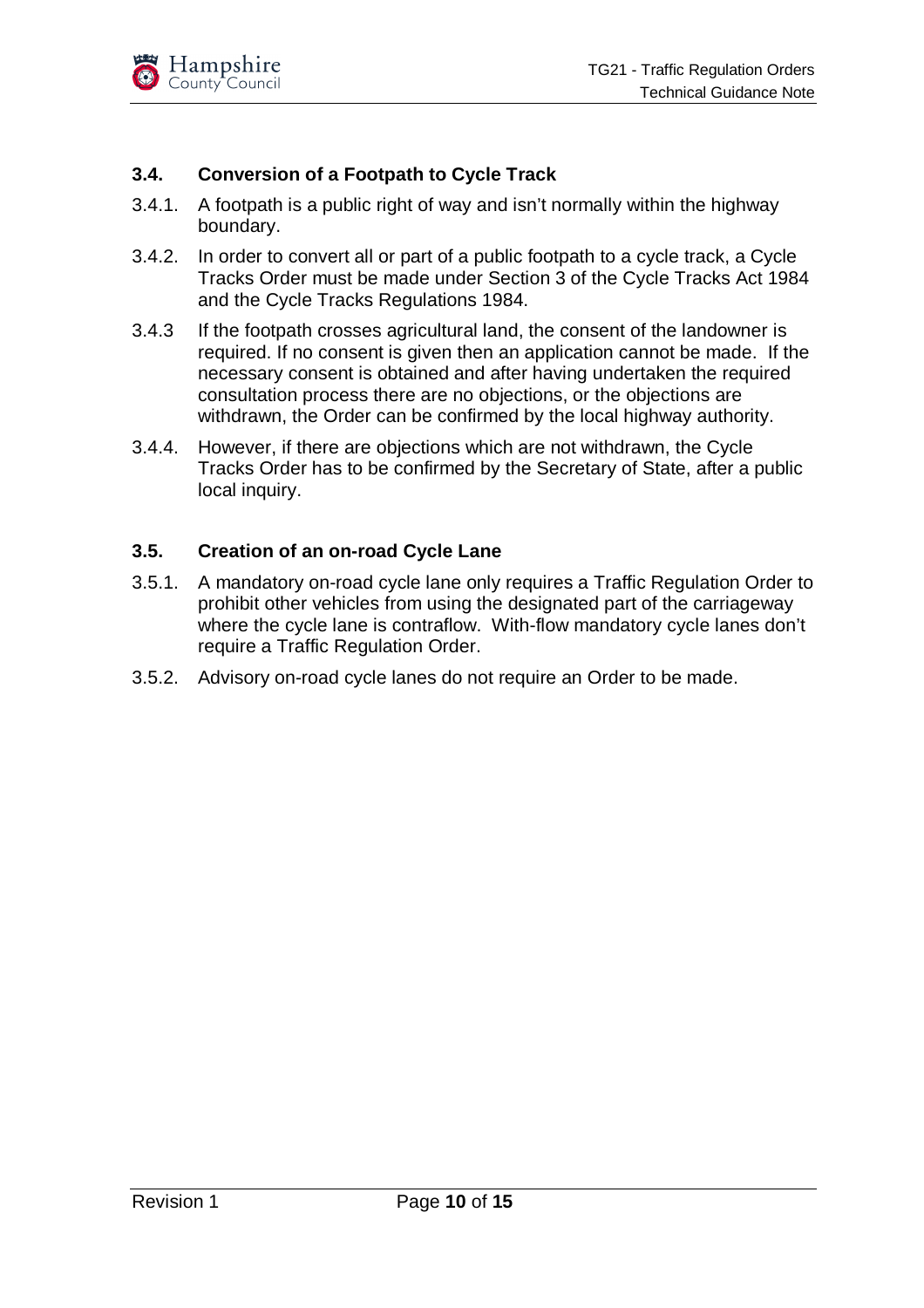

## **4. Temporary Traffic Regulation Orders**

#### **4.1 For Temporary Works**

4.1.1 Temporary Traffic Regulation Orders (TTROs) need to be arranged when it is necessary to temporarily control vehicular or pedestrian activities along a length of public highway, typically involving road closures, temporary speed limits or the banning of certain vehicular movements during construction.

#### **4.2 Process**

4.2.1 The process and policy of Hampshire County Council regarding TTROs is detailed in the Technical Guidance Note TG22 - Temporary Traffic Management.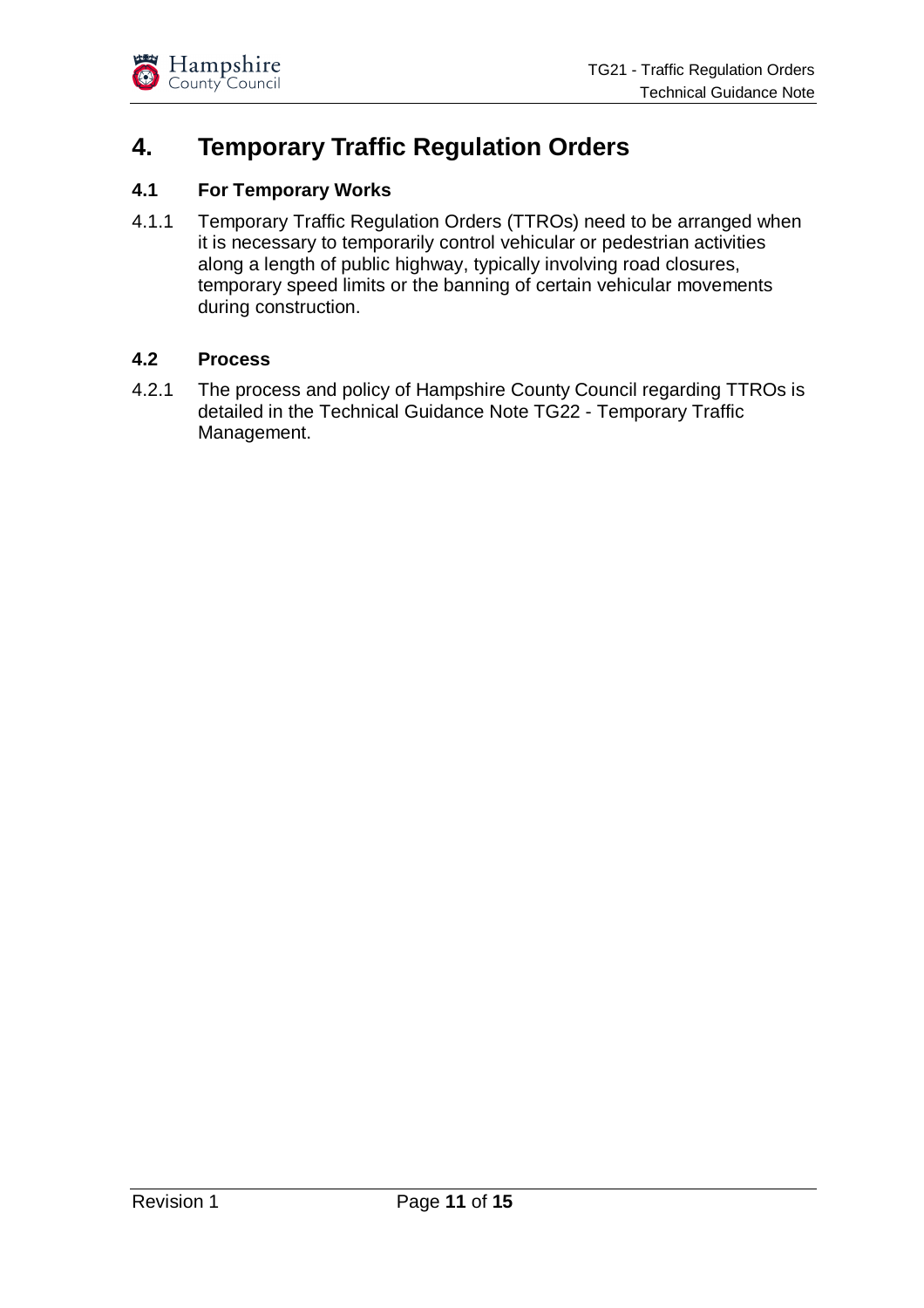

## **5 Construction or Implementation of Works**

#### **5.1 Road Space to be Booked**

5.1.1 Most, if not all, TROs will be accompanied by physical changes within the Highway for which road space will need to be booked. This will apply to all works whether within verge, footway or carriageway.

#### **5.2 Process**

5.2.1 The process and policy of Hampshire County Council regarding occupation of the highway is detailed in the Technical Guidance Note, Temporary Traffic Management – TG22.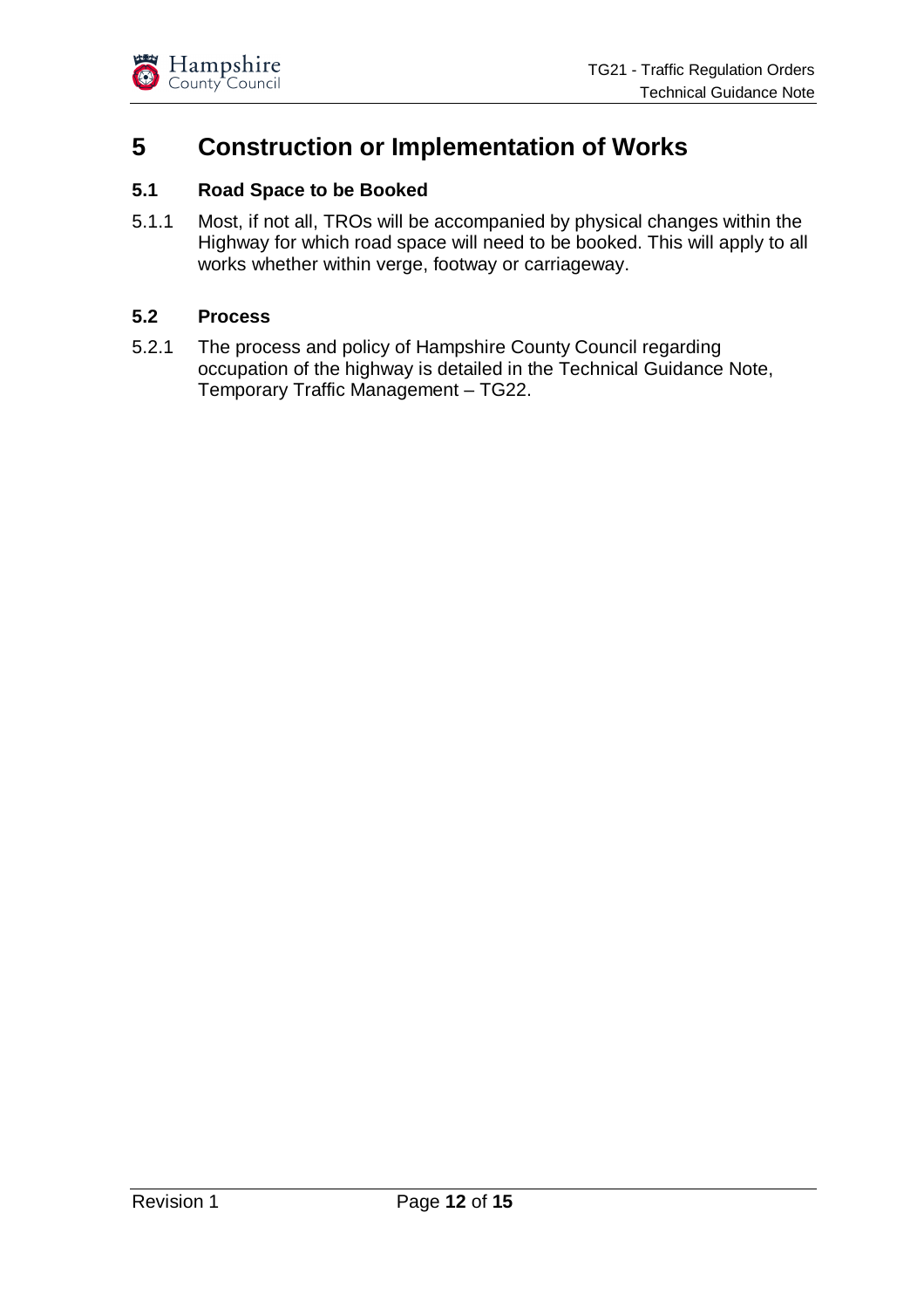## **6 Further Support**

- 6.1 Should you have a specific query or feedback about any of the content of this Technical Guidance Note, please send an email to [Technical.Guidance@hants.gov.uk](mailto:Technical.Guidance@hants.gov.uk) with the start of the email title as "TG21 – ".
- 6.2 Should you have a query about applying this to your particular project, please contact:
	- the Design Audit Engineer dealing with your S278 or S38 application (if you are a Developer or Developer's Consultant)
	- the Technical Guidance Note Specialist(s) (if you are a working within Hampshire County Council)
- 6.3 Associated Technical Guidance Notes:
	- TG4 Intelligent Transport Systems
	- TG10 Footways / Cycleways / Shared Surfaces
	- TG11 Traffic Calming
	- TG22 Temporary Traffic Management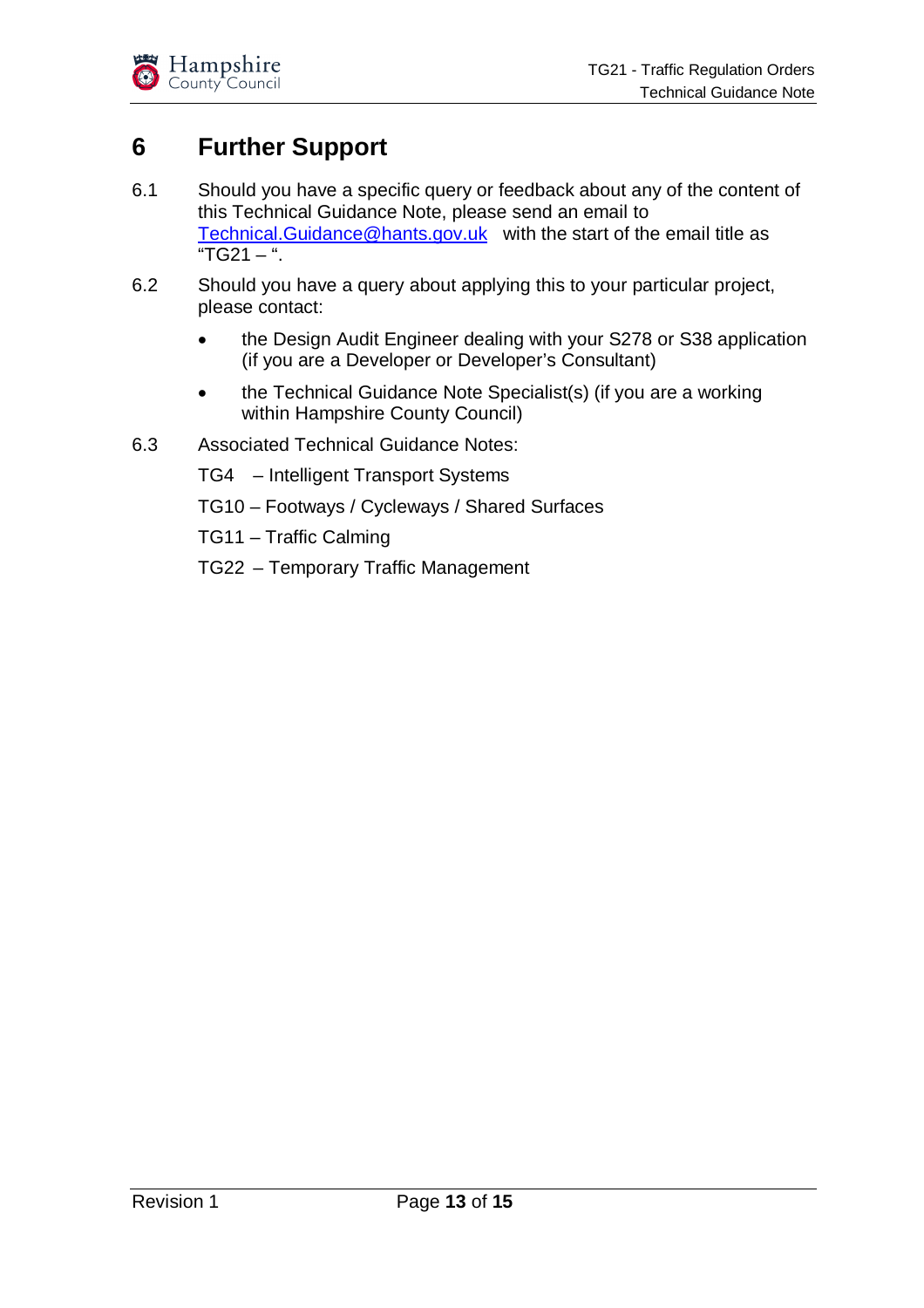

## **Appendix 1** *–* **Sample Traffic Regulation Order Schedule**

Hampshire County Council

THE HAMPSHIRE (CHURCH LANE, DOGMERSFIELD) (40MPH SPEED LIMIT) ORDER 2011

The Schedule

Column 1 Column 2

Lengths of Road at Dogmersfield in the district of Hart 40 M.P.H. Speed Limit

SCHEDULE 1

C46 Church Lane from a point 742 metres south-west of the junction with C46 Pilcot Road to the junction with C46 Chalky Lane and the A287 Farnham Road junction, an approximate distance of 2,186 metres.

#### **HAMPSHIRE COUNTY COUNCIL**

#### **(CHALKY LANE/CHURCH LANE) (40 MILES PER HOUR SPEED LIMIT) ORDER 2011**

#### **REASONS FOR MAKING THE ORDER**

Chalky Lane/Church Lane in Dogmersfield is a long, narrow rural road with several sharp bends where part of the road is currently subject to a national speed limit. The road consists of several residential and farm entrances along the length of the road including an entrance for the Four Seasons Hotel. The northern section of Church Lane is currently subject to a 30mph speed limit due to the area being more built up with residential dwellings and a pub. Many local residents have expressed concern over the existing speed of vehicles in Church Lane and Chalky Lane, and in response to this, traffic surveys were undertaken in June 2011.

The traffic surveys revealed that the mean average speed in Chalky Lane/Church Lane was 38.8mph and due to the nature of the road, it is proposed that the existing national speed limit be reduced to 40mph. It is hoped that this will alleviate any highway safety issues and help to improve the overall safety of the road.

The proposals are shown on dwg. no. BB/CL40MPH.